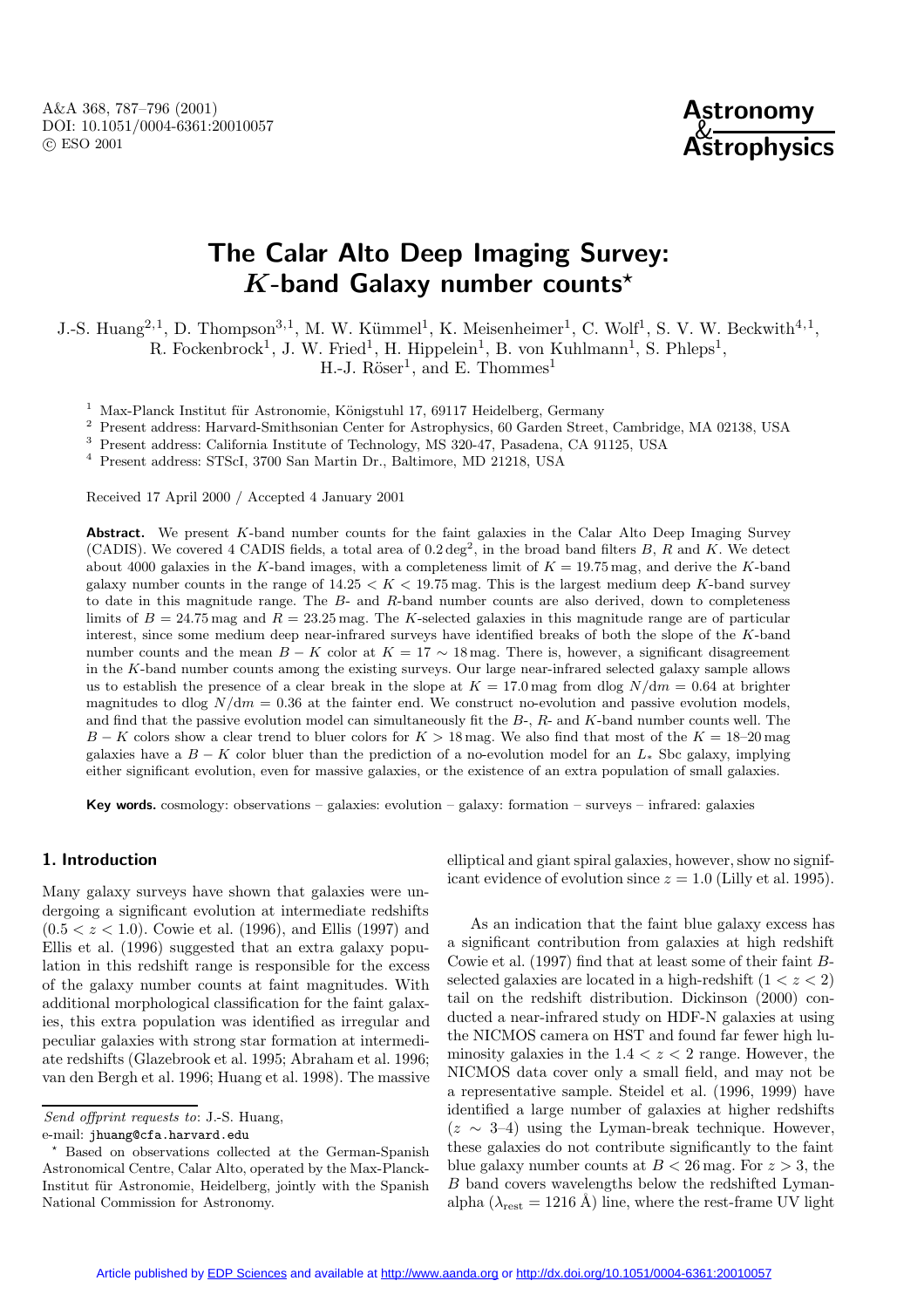is strongly affected by absorption in the  $Ly-\alpha$  forest as well as dust.

Comparing the galaxy luminosity function at different redshifts is the most direct way of understanding the galaxy evolution. However existing samples are not large enough and the galaxy luminosity function at intermediate redshifts is not well determined (Lilly et al. 1995; Cowie et al. 1996; Ellis et al. 1996), especially at lower luminosities. A wide field medium deep survey is required to obtain larger numbers of low luminosity galaxies, to better constrain the luminosity function at intermediate redshift. While large-format CCDs have been in use for some time now, sufficiently large near-infrared arrays have only recently become available.

There are three significant advantages to studying galaxy evolution in the near-infrared  $K$  band instead of in the optical bands (Cowie et al. 1994; Huang et al. 1997). First, the cosmological k-correction in the K-band is much smaller and better determined than the k-corrections in the optical bands. Second, the shorter wavelength optical bands sample restframe blue or UV light, and are thus very sensitive to the star-formation history in galaxies. Third, the K-band light is a close tracer of the stellar mass in galaxies, and less sensitive to either the star formation history or the galaxy spectral type. A K-selected sample of galaxies is thus more representative of the true distribution of galaxies.

A number of medium deep and deep K-band galaxy surveys have been conducted by various groups (Gardner et al. 1993; Songaila et al. 1994; Djorgovski et al. 1995; Saracco et al. 1997, 1999; Minezaki et al. 1998; Bershady et al. 1998; Moustakas et al. 1998; Kümmel & Wagner  $2000$ . There is some disagreement between the K-band number counts of these surveys at faint magnitudes. Still, these surveys do show evidence for two critical phenomena which are important in understanding galaxy evolution: the mean  $B - K$  color becomes bluer at faint magnitudes, and the slope of the K-band number counts shows a break in the  $17 < K < 19$  magnitude range. The Hawaii K-band galaxy survey (Songaila et al. 1994) shows that galaxies in the range of  $16 < K < 20$  magnitude are located at  $0.3 < z < 1.3$ , which spans an important epoch for galaxy evolution.

To better determine the K-band number counts in this magnitude range, a K-band survey with much larger coverage is essential. Here, we use the Calar Alto Deep Imaging Survey (CADIS, Meisenheimer et al. 1998) to derive improved  $K$ -band number counts in the range  $14.25 < K < 19.75$  mag, as well as the corresponding optical number counts in the B and R bands. CADIS was originally tailored to search for  $Ly-\alpha$  emitters at high redshift with Fabry-Perot Interferometer (FPI) imaging (Thommes et al. 1998). However, the CADIS fields are also observed in three broad band filters  $(B, R, J \text{ or } K)$  and up to 13 medium band filters with  $\lambda/\Delta\lambda = 25$ –50. This multi-color database is also being used to study galaxy populations and their evolution at intermediate redshifts through their photometric redshifts (Wolf et al. 2001), as

**Table 1.** Field coordinates

| Field | $\alpha(2000)$ | $\delta(2000)$ | area $\left[\arcsin^2\right]$ |
|-------|----------------|----------------|-------------------------------|
| 01 H  | 01:47:33.3     | 02:19:55       | 175                           |
| 09H   | 09:13:47.5     | 46:14:20       | 127                           |
| 16H   | 16:24:32.3     | 55:44:32       | 186                           |
| 23H   | 23:15:46.9     | 11:17:00       | 188                           |
|       |                |                |                               |

well as the detection of unusual objects like active galactic nuclei (Wolf et al. 1999) and extremely red galaxies (Thompson et al. 1999). Fried et al. (2001) present initial results from CADIS on the luminosity function of optically selected galaxies and their evolution.

In this paper, we present the optical and near-infrared galaxy number counts, as well as the colors of the K-selected galaxies. The four CADIS fields used for this study cover a total of  $0.2 \text{ deg}^2$  down to a completeness limit of  $K = 19.75$  mag. Our coverage is four times the area of the ESO K-band survey (Saracco et al. 1997), which is the largest medium deep K-band survey to date. The paper is organized as follows: The observation, data reduction and photometry are described in Sect. 2; the B-, R-, and K-band number counts are presented in Sect. 3, along with the colors of the K-selected galaxies. In Sect. 4 we present a galaxy model which reproduces the observed number counts, and Sect. 5 summarizes our results.

#### **2. Observation and photometry**

## 2.1. Observation and data reduction

A complete description of the observation and data reduction for CADIS will be given elsewhere (Meisenheimer et al. in prep.), here we give only a brief description. The CADIS fields are selected at high galactic latitudes on the northern and equatorial sky. The two primary CADIS field selection criteria are: (1) no bright star  $(R < 16 \,\text{mag})$ within a field of  $12' \times 12'$ , and (2) a local minimum on the IRAS 100 $\mu$ m maps, with an absolute surface brightness of < 2 MJy/sr. The field positions and areas covered in this project are given in Table 1.

The optical observations were obtained with focal reducing CCD cameras on the 2.2 m and the 3.5 m telescope on Calar Alto, Spain. The Calar Alto Faint Object Spectrograph (CAFOS) covers a 200 arcmin<sup>2</sup> field at 0.53 arcsec per pixel on the 2.2 m telescope, while the Multi-Object Spectrograph for Calar Alto (MOSCA) covers a 150 arcmin<sup>2</sup> at 0.33 arcsec per pixel on the 3.5 m telescope. Only images with seeing better than 1.'8 are included in the CADIS database.

The CADIS I filter used here is a narrow band filter at  $\lambda = 815 \,\mathrm{nm}$  ( $\delta \lambda = 25 \,\mathrm{nm}$ ), and used only for the star-galaxy classification. The object detection program was not run on the I-band images.

 $2$  The Calar Alto  $2.2 \text{ m}$  and  $3.5 \text{ m}$  telescopes.

<sup>3</sup> The integration time in seconds.

 $4 M_{90}$  is the magnitude where 90% of the galaxies are detected in our Monte Carlo test.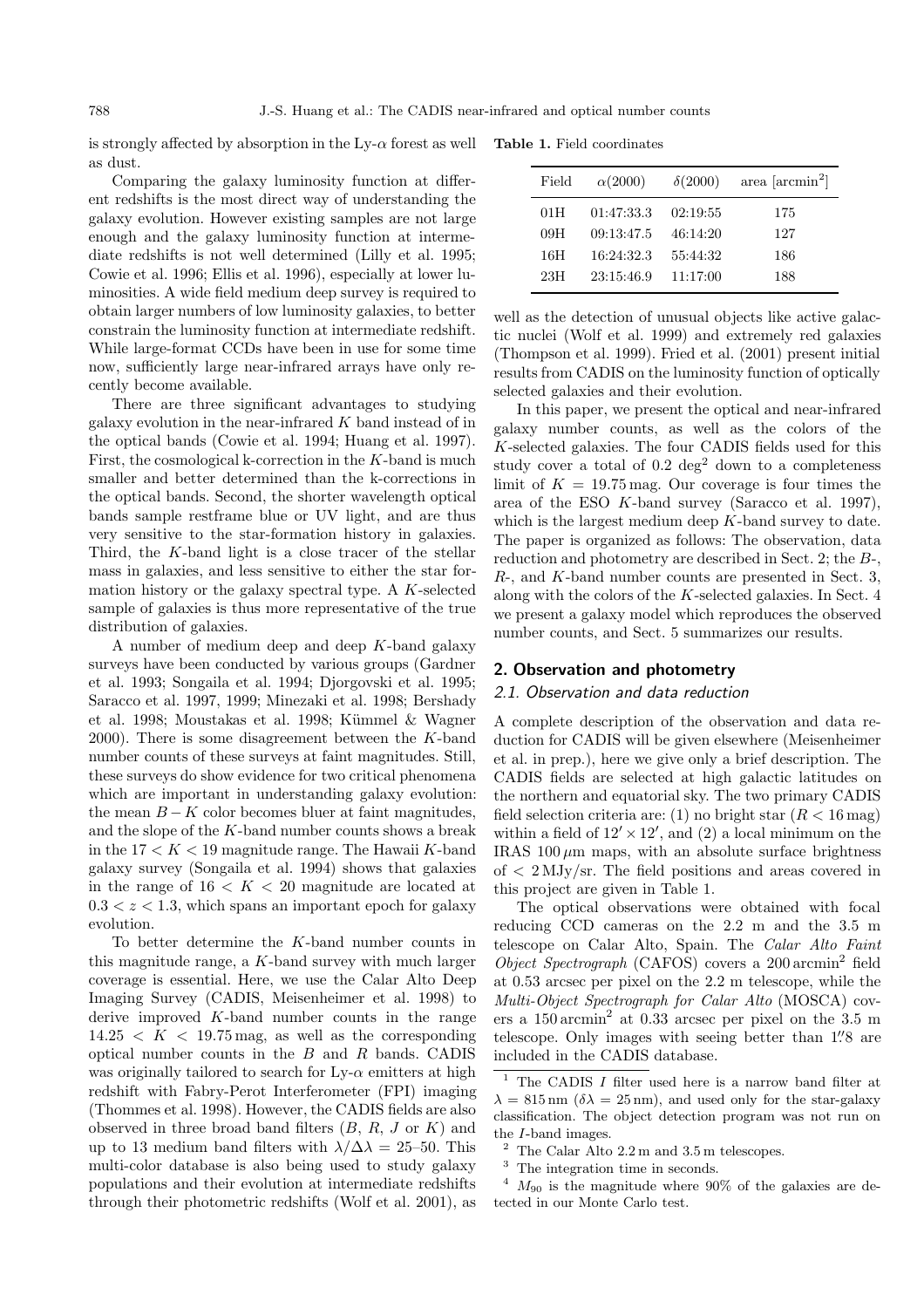**Table 2.** Observational parameters

|       |     | B    |                                                |     | R.       |          |     |                          |     | K     |          |
|-------|-----|------|------------------------------------------------|-----|----------|----------|-----|--------------------------|-----|-------|----------|
| Field |     |      | $\text{Tel}^2$ Int <sup>3</sup> $M_{90}^4$ Tel |     |          |          |     | Int $M_{90}$ Tel Int Tel |     | Int   | $M_{90}$ |
| 01H   | 2.2 | 5050 | 23.7                                           |     | 2.2 2800 | 22.8 2.2 |     | 4000                     | 3.5 | 9648  | 19.4     |
| 09H   | 3.5 | 4000 | 24.9                                           | 2.2 | 2800     | 23.4     | 3.5 | 7000                     | 3.5 | 11280 | 18.8     |
| 16H   | 2.2 | 6200 | 24.6                                           |     | 2.2 2500 | 23.7     | 2.2 | 13620                    | 3.5 | 9067  | 19.3     |
| 23H   | 2.2 | 6230 | 23.4                                           |     | 2.2 2500 | 23.0     | 2.2 | 5000                     | 3.5 | 6475  | 19.6     |

The K-band data were obtained with the Omega-Prime near-infrared camera (Bizenberger et al. 1998) on the 3.5 m telescope at Calar Alto. Omega-Prime has a  $1024\times1024$  pixel HgCdTe array which, at 0.396 arcsec per pixel, covers a  $6.8' \times 6.8'$  field of view. This camera has no cold pupil stop, which would effectively block thermal emission from the warm surface around the primary mirror. We used a K'-filter (Wainscoat & Cowie 1992) instead of the standard K-band to reduce the thermal background. In order to construct a larger field of view, matching that of the optical cameras, we observed the CADIS-fields in a  $2 \times 2$  mosaic. After trimming the high noise edges of the stacked mosaics, the final coverage for the K-band images varies from 127 arcmin<sup>2</sup> to 188 arcmin<sup>2</sup> (see Tables 1 and 2). The  $K$  band image quality criterion is a seeing less than  $1\rlap{.}^{\prime\prime}5$ .

The optical images were initially processed using the Munich Image Data Analysis System (MIDAS) software package, while the near-infrared images were processed using the Interactive Data Language  $(IDL)$  or  $IRAF<sup>5</sup>$ . Thompson et al. (1999) gives a discussion of the steps of the standard reduction to get the final, stacked images in the optical and the near-infrared. A detailed discussion on the detectability and photometry is given in the next section.

Photometric calibrations for all of the CADIS data are determined on the Vega scale. Each CADIS field has one or two relatively bright stars for which we have established accurate spectro-photometric calibrations between 350 nm and 950 nm. The magnitudes of these tertiary standards are then obtained by integrating their spectral energy distributions within the CADIS filter profiles. Wolf (1998) gives a detailed description of the CADIS magnitude system and its calibration. For the K-band data, we use the UKIRT faint standard stars (Casali & Hawarden 1992) for flux calibration. The total exposure times and detection limits for the optical and infrared data are given in Table 2.

We use the CADIS broad band  $B, R$ , and  $K$  data for the number counts, and add the medium band  $I(\delta \lambda =$ 25 nm, centered at 815 nm) data in order to facilitate stargalaxy separation. The CADIS  $B$  and  $R$  filters are very close to the Johnson-Cousins system  $(B_J \text{ and } R_{kc} \text{ in the})$ equations below). The transformations between the two systems were derived using synthetic photometry of the galaxy templates of Kinney et al. (1996) in the redshift range  $0 < z < 1.5$ . The transformation equations are:

$$
B_{\rm J} - B_{\rm CADIS} = 0.082 + 0.121(B - R)_{\rm CADIS} \tag{1}
$$

$$
R_{\rm kc} - R_{\rm CADIS} = -0.027 - 0.034(B - R)_{\rm CADIS}.\tag{2}
$$

#### 2.2. Object detection and photometry

Object catalogs were created using the SExtractor image analysis package (Bertin & Arnouts 1996). Before running the detection program, each image was convolved with a Gaussian PSF with a width equal to the full width at half maximum (FWHM) of the seeing. For detection, we required at least 5 connected pixels, each with a signal larger than three times the background noise. Faint galaxy detectability is determined using Monte Carlo simulations. Several bright galaxies with different morphological types were rescaled then added back into the original image before running the detection program again. The result is the percentage of galaxies recovered as a function of apparent magnitude. The magnitudes at which 90% of the test galaxies are recovered are listed in Table 2.

We used the photometry package MPIAPHOT (Meisenheimer  $\&$  Röser 1986), which was developed to measure accurate spectral energy distributions (SED) from images with variations in seeing. In MPIAPHOT, the pixel values within a circular aperture are evaluated using a Gaussian weighting function. The e-folding width  $s_w$  of the Gaussian weighting function is set individually for each frame  $i$  to

$$
s_{w,i,x} = \sqrt{s_{\text{eff}}^2 - s_{i,x}^2}.\tag{3}
$$

Here  $s_i$  denotes the e-folding width of the seeing where  $x =$  $a, b$  corresponds to the major/minor axis of the empirical seeing profile and  $s_{\text{eff}}$  denotes the e-folding width of the effective PSF. The effective seeing is chosen as a constant for the dataset of every CADIS field, and compensates for variations in the seeing between images obtained at different times and through different filters. Since most of our images have a seeing of about 1.'' S FWHM  $(s_i = 0$ '' 90) and the signal to noise ratio of the photometry has its maximum at  $s_{\text{eff}} \sim \sqrt{2} s_i$ , the effective seeing is set to  $s_{\text{eff}} = 1.^{\prime\prime}38$  for all data presented here.

<sup>5</sup> IRAF is distributed by the National Optical Astronomy Observatories, which are operated by the Association of Universities for Research in Astronomy, Inc., under cooperative agreement with the National Science Foundation.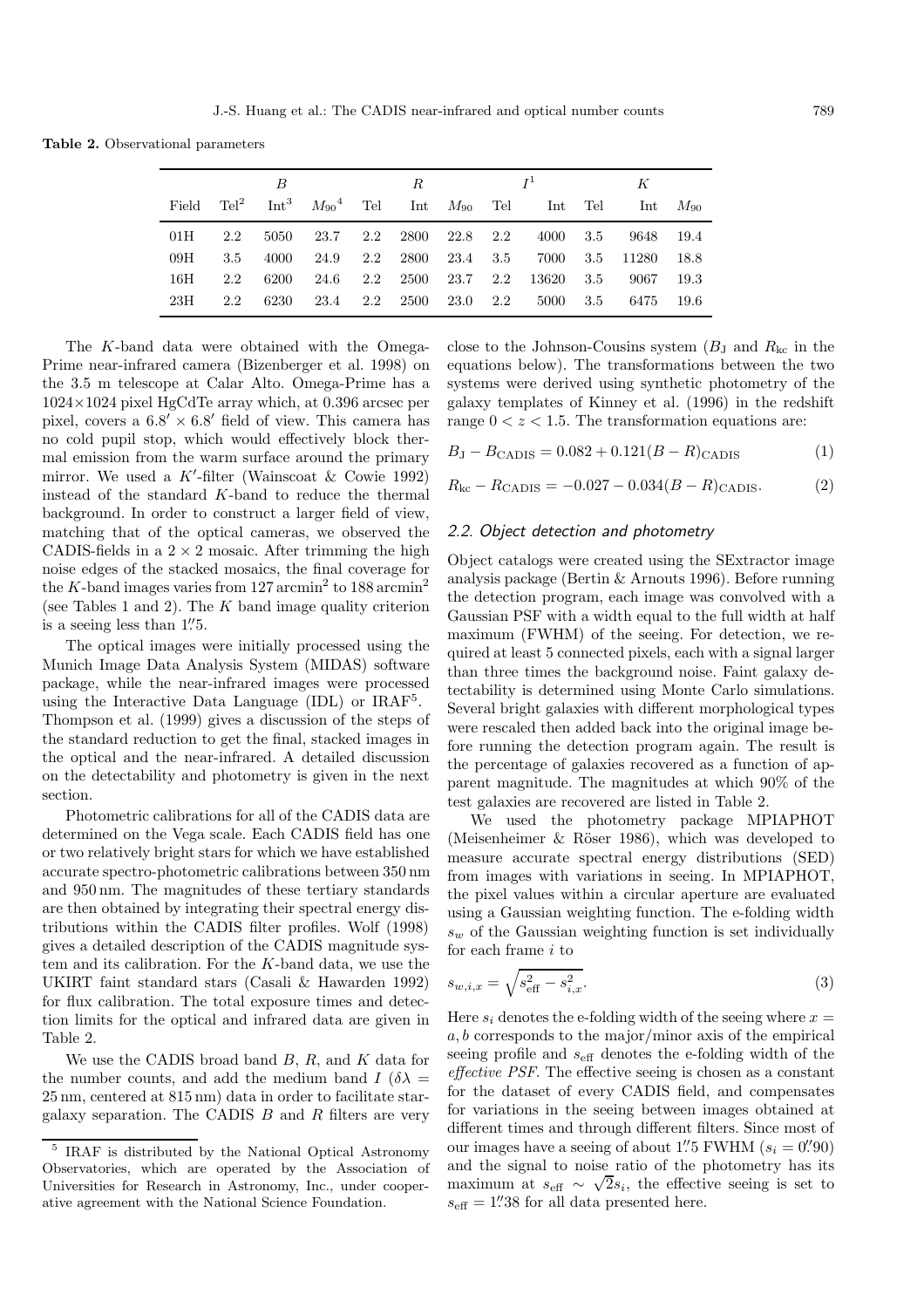The weighted pixel values are summed within an aperture of  $4^{\prime\prime}$  diameter, and then corrected to a total magnitude. By default MPIAPHOT applies corrections calculated by integrating the flux of point-like objects to infinite radius. The corrected magnitude thus equals the total magnitude for point sources, but underestimates the total magnitude of extended galaxies. To correct for this effect, we apply another correction for galaxies. The corrections are determined from simulations containing galaxies which match the range of apparent sizes seen in the survey data. We find that the corrections for resolved galaxies are almost independent of the bulge to disk ratios and inclinations. The correction can be well described as a function of the measured size of the galaxies (i.e. the second moment along its major and minor axis) out to about  $3''$  FWHM. The derived correction formula has been applied to the science data, in order to convert CADIS magnitudes to total magnitudes.

#### 2.3. Star-galaxy separation

Conventional star-galaxy separation is based on comparing the morphology of objects with the morphology of point-like objects. Since the K-images have the largest field size, there are regions where only information in  $K$  is available, and there we used this conventional method for star-galaxy separation. However, this method fails to identify compact galaxies with unresolved morphology. While those objects are rare at bright magnitudes, this population amounts to ~20% of all galaxies at  $R = 23$  mag. To identify this population we use colors to separate stars and galaxies. In three fields presented here (01h, 09h and 16h field) the full CADIS dataset in broad bands and up to 13 medium band filters is available. In those fields the broad wavelength coverage from 0.4  $\mu$ m to 2.2  $\mu$ m allows a classification into stars, galaxies and QSOs based on the object's SED. This is done by comparing the measured color indices of every object with the expected color indices calculated from template spectra of the different subclasses stars, galaxies and QSOs (Wolf et al. 2001). For galaxies and QSOs the theoretical color indices are calculated with a broad range of redshifts  $(0 < z < 2$  for galaxies and  $0 < z < 6$  for QSOs), the result of the classification includes a redshift estimate with an accuracy of typically  $\delta z = 0.03$  for galaxies (Fried et al. 2001). For galaxies, we use the set of templates published by Kinney et al. (1996) whose SEDs range from an elliptical to an extreme starburst galaxy. This further allows a classification of the spectral type of galaxies found in the survey. For the 23h-field, for which we do not yet have the full color information, color-based classification was done using the color-color diagram  $I - K$  vs.  $B - I$  (Cowie et al. 1994; Huang et al. 1997). To demonstrate this technique we plot in Fig. 1 the color-color diagram  $I-K$  vs.  $B-I$  of pointlike  $(dots)$  and extended (crosses) objects for the K-selected



**Fig. 1.** The color-color diagram for the K-selected sample. In the diagram, the dots represent the point-like objects and the crosses represent the extended objects. The solid line represents the empirical color criterion for star-galaxy separation (Cowie et al. 1994; Huang et al. 1997)

sample. In the  $K$ -selected sample stars and galaxies are well separated by the empirical relation

$$
B - I = 2.5 * (I - K) - 2 \tag{4}
$$

with only a few galaxies crossing the line.

To summarize the criterion for the final star-galaxy separation: an object is classified as a galaxy if either it is morphologically identified as a galaxy, or it is identified as a galaxy on the basis of its colors.

#### **3. Optical and near-infrared galaxy number counts**

The galaxy number counts in the three filters are listed in Tables 3–5. The number counts in  $B$  and  $R$  are plotted in Figs. 2 and 3, respectively. We also compare our number counts to those of other large scale surveys with areas on a one square degree scale, like Arnouts et al. (1997), EIS (ESO Imaging Survey, Prandoni et al. 1999) and Kümmel & Wagner (2001) and the deep surveys from Metcalfe et al. (1995), Smail et al. (1995), the Hubble Deep Field (Williams et al. 1996), Hogg et al. (1997) and the NTT Deep Field (Arnouts et al. 1997). In both filters there is a very good agreement between the CADIS data and the average literature counts over the entire magnitude range. Apart from serving as input for the models presented in the next section the agreement of our optical data with the literature confirm that the CADIS-fields contain the typical mix of galaxies, as it is expected for the wide field of view and the four lines of sight.

The CADIS K-band counts are plotted in Fig. 4. We also plot for comparison the results from other Kband surveys (Gardner et al. 1993; Djorgovski et al. 1995;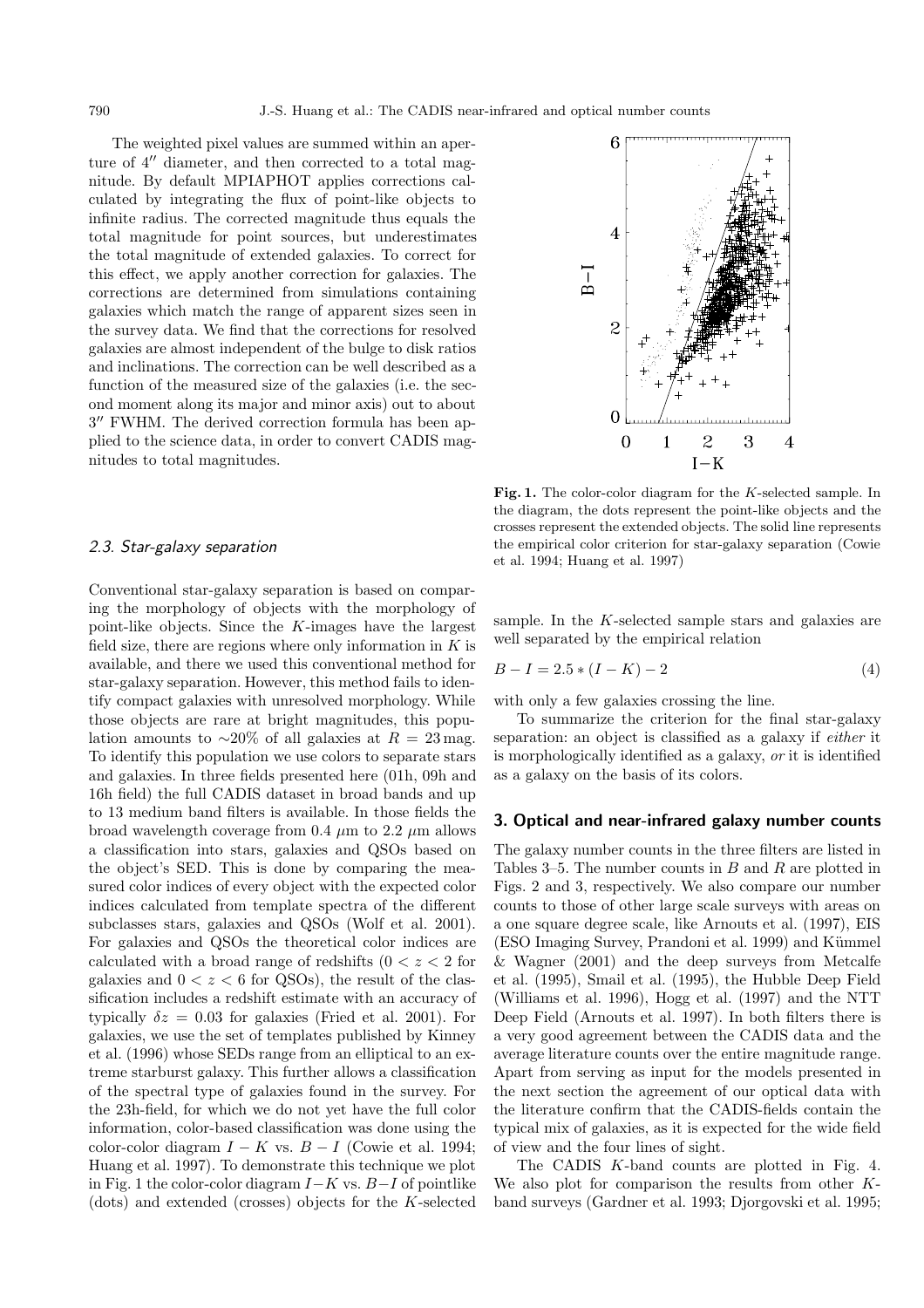

**Fig. 2.** The B-band galaxy number counts. The filled circles are the number counts obtained in CADIS. The other symbols are number counts from Metcalfe et al. (1995) (Met), Williams et al. (1996) (Will), Arnouts et al. (1997) (Arn97), Prandoni et al. (1999) (Pra) and Arnouts et al. (1999) (Arn99). The upper pair of lines show the passive evolution models, while the lower pair of lines show the no evolution models. In both cases, the solid lines are for  $q_0 = 0.05$  while the dashed lines are for  $q_0 = 0.5$  models

Gardner et al. 1996; Saracco et al. 1997, 1999; Huang et al. 1997; Minezaki et al. 1998; Moustakas et al. 1998; Bershady et al. 1998; Szokoly et al. 1999; McCracken et al. 2000; Kümmel  $\&$  Wagner 2000). Because of the wide range in magnitudes covered by these surveys  $(14 <$  $K < 24$  mag), and the relatively small differences between them, we plot the  $K$ -band number counts in three magnitude ranges for better resolution.

At magnitudes brighter than  $K = 17.5$  mag, substantial K-band surveys with areas on the square-degree scale were carried out by Gardner et al. (1996); Huang et al. (1997); Szokoly et al. (1999) and Kümmel  $&$  Wagner (2000). Therefore, the number counts in this magnitude range are well defined. As shown in the up-left panel of Fig. 4, the CADIS K-band number counts in this magnitude range are in good agreement with previous number counts, but seem to support only the highest counts in the range  $15.5 < K < 17.5$  mag.

In the magnitude range of  $17.5 < K < 19.5$  mag (upper right panel of Fig. 4) only the surveys of Minezaki et al.  $(1998, 181 \arcsin^2)$  and Saracco et al.  $(1997,$  $170 \,\mathrm{arcmin}^2$  have a coverage comparable to CADIS. With an area of 675 arcmin<sup>2</sup> CADIS is the largest survey in this magnitude range. The CADIS counts are slightly lower than those of Minezaki et al. (1998) at the faint end, but 50% higher than the counts of Saracco et al. (1997) across the whole brightness interval. Because of the small statistical uncertainties due to the large  $0.2 \text{ deg}^2$  area of the four CADIS fields, our data provide a more robust measurement of the number counts in the range  $16.5 < K < 19.5$  mag. The largest remaining discrepancies in the number counts are for  $K > 19.5$  mag, i.e. beyond the limit of the CADIS counts. At these faint magnitudes



**Fig. 3.** The R-band galaxy number counts. The filled circles are the number counts obtained in CADIS. The other symbols are number counts from Metcalfe et al. (1995) (Met), Smail et al. (1995) (Smail), Arnouts et al. (1997) (Arn97), Hogg et al.  $(1997)$  (Hogg) and Kümmel & Wagner  $(2001)$  (Kue). The models for the R-band number counts are plotted as in Fig. 2

the scatter in the counts reach up to a factor of three (at  $K \sim 21.0$ , see lower left panel in Fig. 4). From the CADIS counts above the onset of this scatter at  $K \geq 18$  mag, we conclude that CADIS favours the largest values obtained for the number counts at  $K > 19$  mag, consistent with those obtained by Moustakas et al. (1997).

Magnitude errors, field-to-field variation and the Poisson noise are prime contributors to the uncertainties in the number counts. Figure 4 shows in the lower right panel the number counts for the individual CADIS-fields. The differential counts for the individual fields give consistent results and therefore we exclude the possibility that the average number counts of all fields are affected by field to field variations. At  $K > 18$  mag those variations can be significant only when the sky coverage of a survey is  $\ll 100$  arcmin<sup>2</sup>. Accordingly, the field-to-field variation and the Poisson noise may have significant contribution to the scatter of the  $K$ -band number counts among the deep surveys which cover only a small area on the order of 1 arcmin<sup>2</sup>.

In most cases, the uncertainties in the number counts result from systematic errors of the magnitude scale. As it is outlined in Huang et al. (1997), a random magnitude error can cause the slope of the number counts to become steeper, while a systematic magnitude error can cause either a shift of number counts in the magnitude direction or change of the slope. The absolute CADISphotometry (with respect to Vega) is accurate to 0.1 mag (Meisenheimer et al. in prep.). Taking into account those photometric errors leads to perfect agreement between our counts and the Minezaki et al. (1998) data, but even then the CADIS counts are still incompatible with the results of Saracco et al. (1997).

Gardner et al. (1993) reported finding a break in the logarithmic slope of the K-band counts at  $K \sim 17$ , where we have good statistics. To test for this, we fit a power law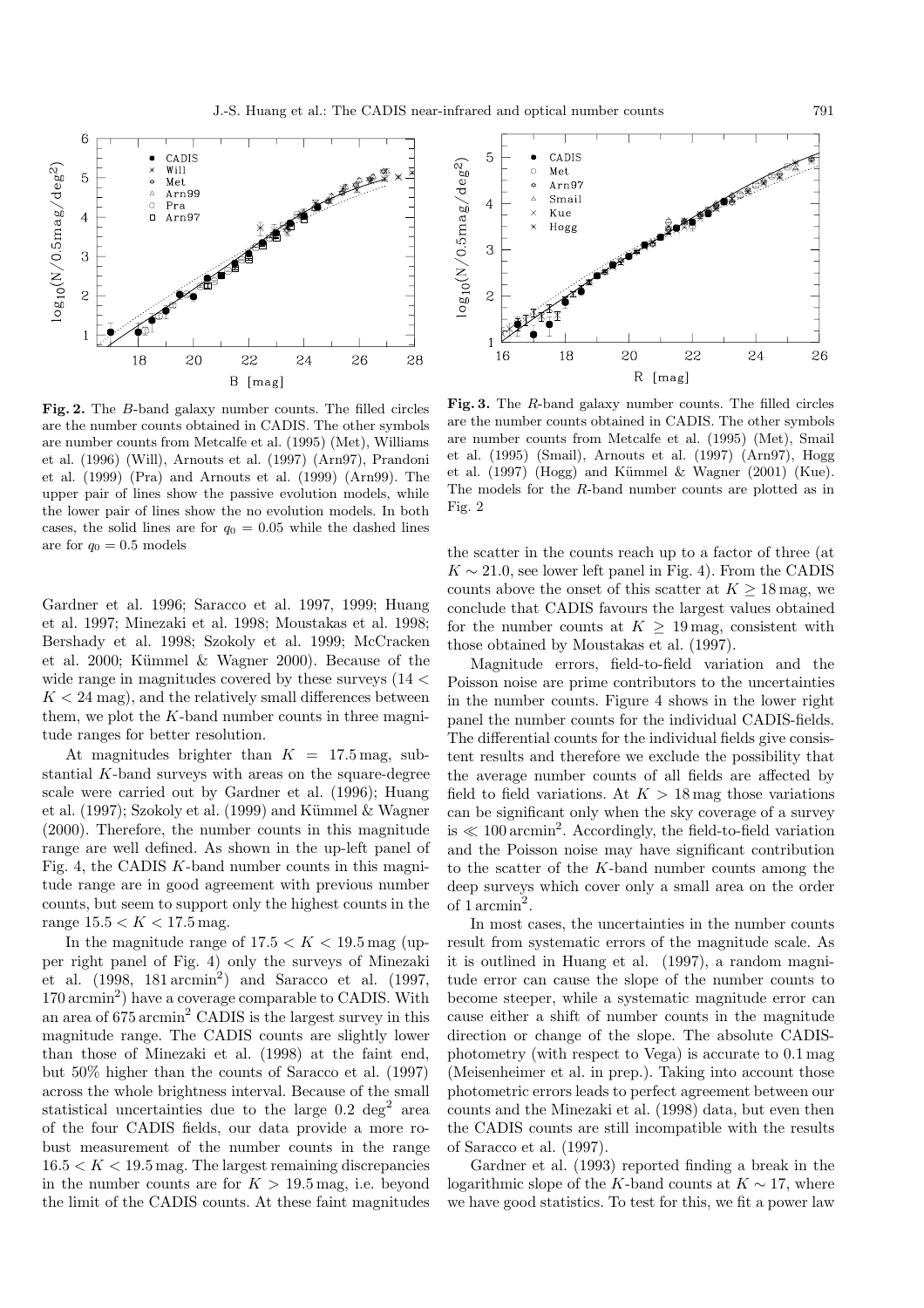

**Fig. 4.** The K-band galaxy number counts. The filled circles are the number counts obtained in CADIS. The other symbols are number counts from Gardner et al. (1993) (Gar93), Djorgovski et al. 1995 (Djo), Gardner et al. (1996) (Gar96), Huang et al. (1997) (Huang97), Saracco et al. (1997) (Sar97), Minezaki et al. 1998) (Min), Moustakas et al. 1998 (Mou), Bershady et al. (1998) (Ber), Szokoly et al., (1999) (Szo), Saracco et al. (1999) (Sar99), McCracken et al. (2000) (McCra) and Kümmel & Wagner (2000) (Kue). The models for the K-band number counts are plotted as in Fig. 2

with the form  $N(m) = a * 10^{b*m}$  to our counts in various magnitude ranges. We find a clear break in dlog  $N/dm$ from a bright-end slope of  $b = 0.64$  to a faint-end slope of 0.36, with the break in the interval  $16.5 < K < 17.0$  mag. The slope at the bright end is comparable to that found in other surveys (see Kümmel  $&$  Wagner 2000). The slope at the faint end is somewhat steeper than values reported in the smaller surveys of Gardner et al. (1993) and Minezaki et al. (1998), who give slopes around 0.24.

# **4. Modeling the number counts and galaxy population**

Models of galaxy number counts are primarily constrained by assumptions on the cosmological geometry, galaxy spectral evolution, and the galaxy luminosity function (see Gardner 1998). Theoretical uncertainties on the number count models come mainly from modeling the spectral evolution of galaxies, especially in the infrared bands. Many galaxy spectral synthesis models currently exist, ranging from simple stellar population models assuming an instantaneous burst of star formation to models including

**Table 3.** B-band number counts

| $B$ mag | $Log(N)^6$ | $\text{Log}(N-\sigma)$ | $\text{Log}(N+\sigma)$ |
|---------|------------|------------------------|------------------------|
| 17.0    | 1.07       | 0.54                   | 1.30                   |
| 18.0    | 1.07       | 0.54                   | 1.30                   |
| 18.5    | 1.37       | 1.07                   | 1.55                   |
| 19.0    | 1.62       | 1.41                   | 1.76                   |
| 19.5    | 2.03       | 1.91                   | 2.12                   |
| 20.0    | 1.97       | 1.85                   | 2.07                   |
| 20.5    | 2.44       | 2.37                   | 2.50                   |
| 21.0    | 2.51       | 2.45                   | 2.57                   |
| 21.5    | 2.83       | 2.79                   | 2.87                   |
| 22.0    | 3.07       | 3.04                   | 3.10                   |
| 22.5    | 3.35       | 3.32                   | 3.37                   |
| 23.0    | 3.60       | 3.58                   | 3.61                   |
| 23.5    | 3.85       | 3.83                   | 3.86                   |
| 24.0    | 4.03       | 4.02                   | 4.05                   |
| 24.5    | 4.25       | 4.24                   | 4.27                   |
|         |            |                        |                        |

The number counts are in units of  $N/0.5$  mag/deg<sup>2</sup>.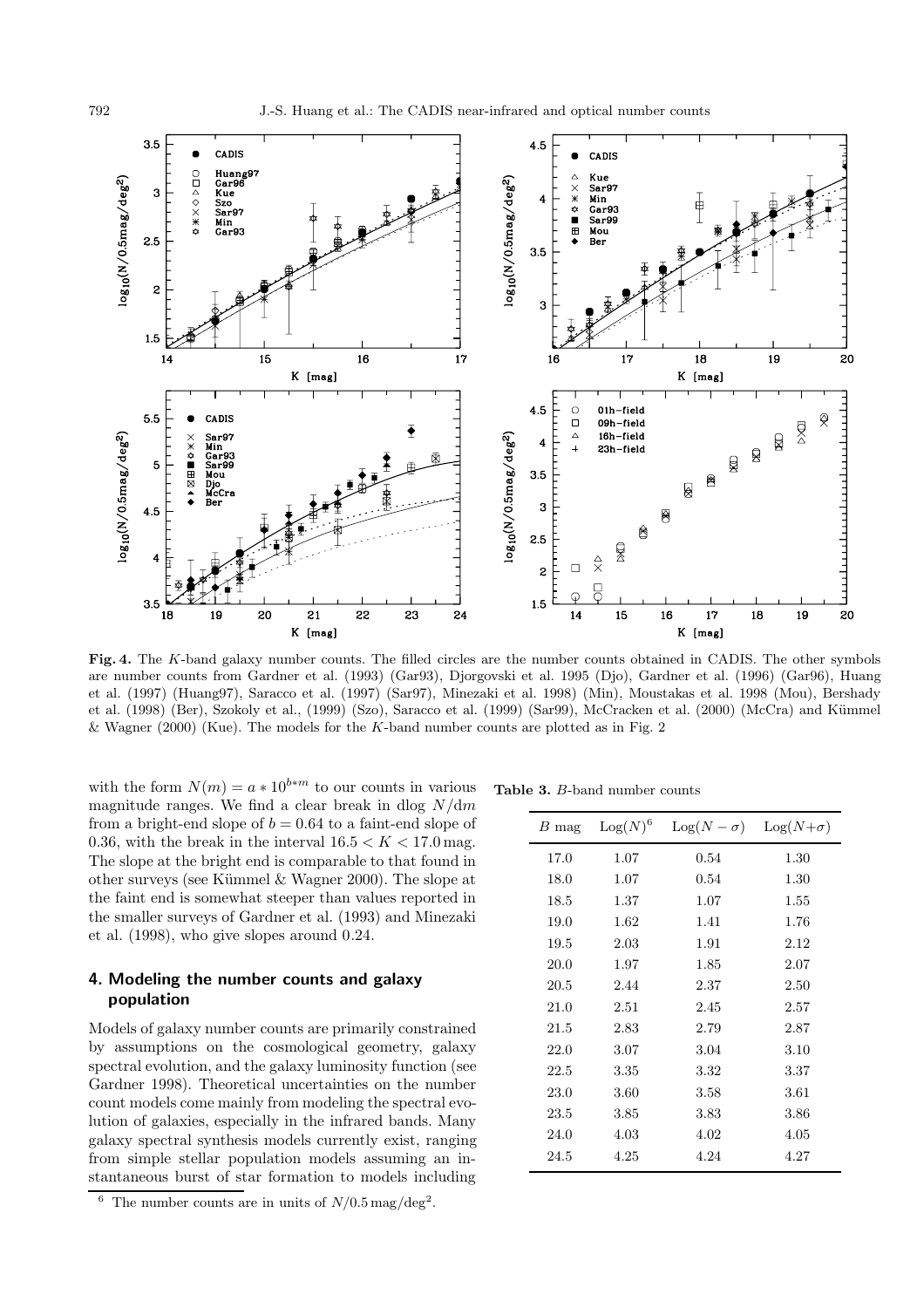**Table 4.** R-band number counts

| $R$ mag | Log(N) | $Log(N - \sigma)$ | $\text{Log}(N+\sigma)$ |
|---------|--------|-------------------|------------------------|
| 16.0    | 0.69   | $0.15\,$          | 0.99                   |
| 16.5    | 1.39   | 1.13              | 1.55                   |
| 17.0    | 1.17   | 0.79              | 1.36                   |
| 17.5    | 1.39   | 1.13              | 1.55                   |
| 18.0    | 1.87   | 1.74              | 1.96                   |
| 18.5    | 2.10   | 2.01              | 2.18                   |
| 19.0    | 2.44   | 2.38              | 2.50                   |
| 19.5    | 2.68   | $2.63\,$          | 2.72                   |
| 20.0    | 2.86   | 2.82              | 2.89                   |
| 20.5    | 3.11   | 3.08              | 3.13                   |
| 21.0    | 3.27   | 3.25              | 3.30                   |
| 21.5    | 3.47   | 3.45              | 3.49                   |
| 22.0    | 3.60   | 3.59              | 3.62                   |
| 22.5    | 3.78   | 3.77              | 3.80                   |
| 23.0    | 4.05   | 4.04              | 4.06                   |
|         |        |                   |                        |

**Table 5.** K-band number counts

| $K$ mag | Log(N) | $\text{Log}(N-\sigma)$ | $\text{Log}(N+\sigma)$ |
|---------|--------|------------------------|------------------------|
| 14.0    | 1.21   | 0.83                   | 1.40                   |
| 14.5    | 1.68   | 1.51                   | 1.81                   |
| 15.0    | 2.01   | 1.90                   | 2.10                   |
| 15.5    | 2.32   | 2.25                   | 2.39                   |
| 16.0    | 2.59   | 2.51                   | 2.62                   |
| 16.5    | 2.94   | 2.91                   | 2.97                   |
| 17.0    | 3.12   | 3.09                   | 3.14                   |
| 17.5    | 3.34   | 3.32                   | 3.36                   |
| 18.0    | 3.50   | 3.48                   | 3.51                   |
| 18.5    | 3.69   | 3.68                   | 3.70                   |
| 19.0    | 3.86   | 3.85                   | 3.87                   |
| 19.5    | 4.05   | 4.04                   | 4.06                   |

gas, recycling of metals, and nebular emission (Bruzual & Charlot 1993; Bertelli et al. 1994; Worthey 1994; Fioc & Rocca-Volmerange 1997).

Most models make predictions consistent with each other at visible wavelengths (Charlot 1996). There is, however, a significant scatter between model predictions at near-infrared wavelengths. This is due primarily to poor knowledge of the atmospheric parameters for cool stars and a substantial contribution from the nebular emission (Fioc & Rocca-Volmerange 1997). Many number count models (Metcalfe et al. 1996; McCracken et al. 2000) use simple stellar population models convolved with various star formation histories (Bruzual & Charlot 1993), which over-predict the number counts at bright magnitudes at both visible and near-infrared wavelengths. We use PEGASE (*Projet d'Étude des Galaxies par Synthèse* 



**Fig. 5.** The observed spectral type mix of galaxies (shaded) in the magnitude ranges close to the respective completeness limit in comparison to the predicted type-mix of the no-evolution and the passive-evolution model (the white and black bins, respectively)

 $Evolutive$ , a new spectrophotometric evolution model which includes gas and dust components, nebular emission, and a better description of galaxy SEDs in the nearinfrared (Fioc & Rocca-Volmerange 1997). Our number count model constructed using PEGASE is able to fit the observed number counts at bright magnitudes well (Fioc & Rocca-Volmerange 1997).

We adopt the passive evolution and no-evolution number counts models from Huang (1997). The cosmological kcorrection and evolution e-correction are calculated using the PEGASE model. We plot model predictions against the observed number counts in Figs. 1–4. Huang (1997) has shown that these models correctly predict the surface density and color distribution of local galaxy populations, consistent with Fioc & Rocca-Volmerange (1997). The model Hubble types refer to the spectral type and not the morphological type, although they are correlated. The spectral types are defined by the e-folding time of the star formation rate. Most models use an exponentially decreasing star formation rate for all spectral types except Irr galaxies, which are so blue that the star formation rate must have been constant or increasing over the ∼4.5 Gyr life of the galaxy. We can see in Figs. 2– 4 that evolution has the strongest effect on the models, while the geometry  $(q_0 = 0.05 \text{ and } 0.5)$  does not make a large contribution at brighter magnitudes ( $B < 24$  mag,  $R < 23 \,\text{mag}$  and  $K < 20 \,\text{mag}$ ). We adopt a high normalization of  $\phi_* = 0.02 h^3$  Mpc<sup>-3</sup>. Only the passive evolution model is able to simultaneously fit the  $B$ -,  $R$ - and  $K$ -band number counts in a low density universe reasonably well. The no-evolution models are significantly flatter than the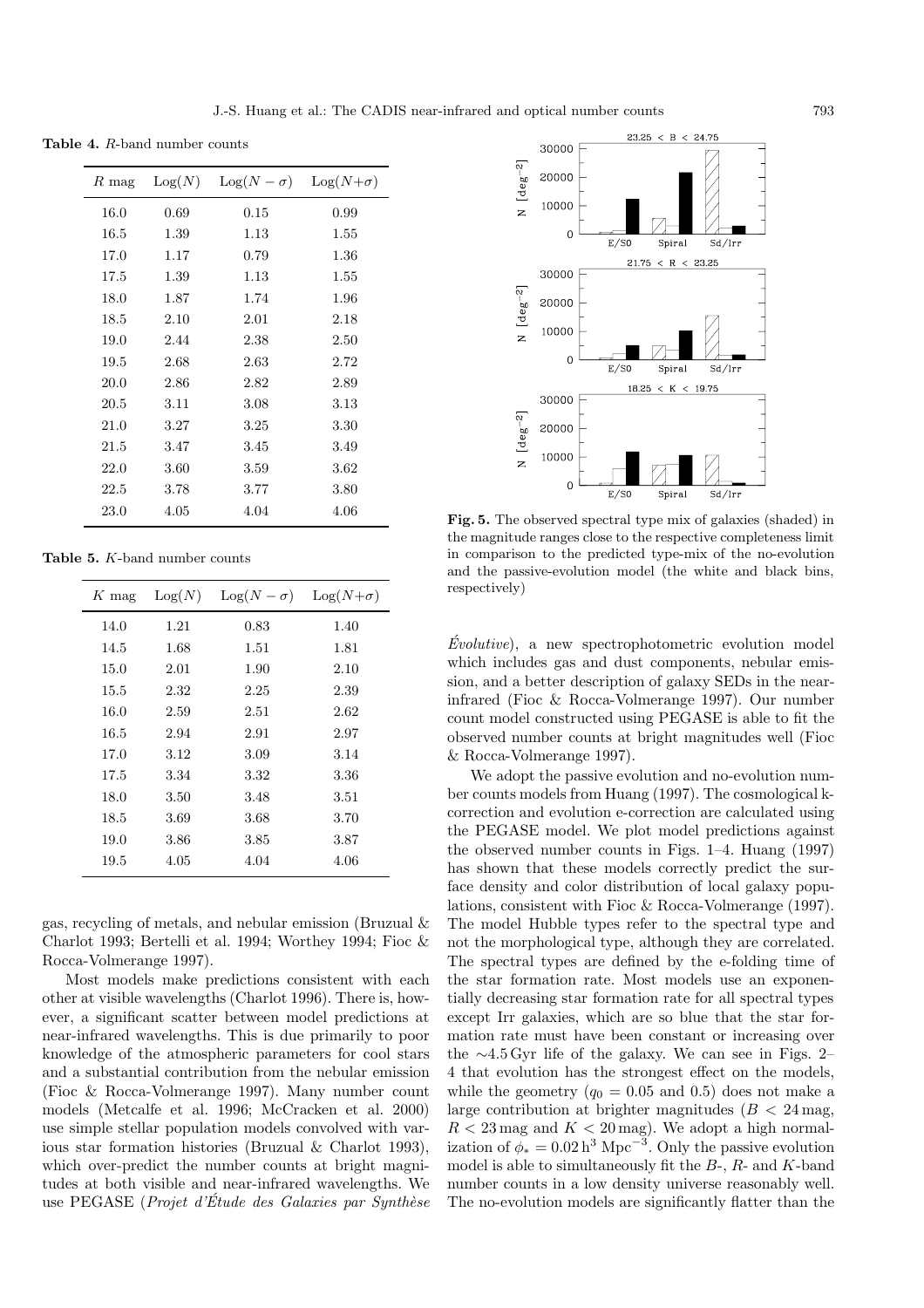

**Fig. 6.**  $B - K$  vs. K for the K-selected samples. The bright K-selected sample  $(K < 16 \text{ mag})$  is obtained by Huang et al. (1997). The no-evolution and passive evolution models are plotted in separate panels. In each panel, the upper solid line is the  $1.5 L_*$  elliptical galaxy model; the middle line is the  $L_{\ast}$  Sbc galaxy model; and the lower line is the 0.25  $L_{\ast}$  Sd/Irr galaxy model. The dashed lines link the colors among the different models at  $z = 0.5$  and  $z = 1.0$  (for  $h_0 = 0.5$ ,  $q_0 = 0.05$ ). Though the dashed lines are not exactly redshift contours, they roughly outline a redshift distribution on the color-magnitude relation. The cross is a medium  $B-K$  color at each magnitude bin

observational data. The R-band number counts show the highest excess and may favor an even higher normalization. The K-band counts have the lowest excess, but the no-evolution model still significantly under-predicts the counts for  $K > 16$  mag.

We note that Metcalfe et al. (1996) and McCracken et al. (2000) are able to fit their no-evolution model to the observed  $K$ -band number counts at faint magnitudes, while their passive evolution model predicts more galaxies than observed. This discrepancy between our model and theirs is due to the differences in the galaxy spectral evolution models in the K-band.

Although our passively evolving model is able to fit the observed number counts in the optical and near-infrared bands well, this does not necessarily mean that the passive evolution model is a correct physical description for galaxy evolution at intermediate redshifts. This is rather evident in Fig. 5 where we compare the spectral mix of our galaxies, as determined from their SEDs, with the predicted type mix from the no-evolution and the passive-



**Fig. 7.**  $R - K$  vs. K for the K-selected samples. The models and the medium colors are plotted in the same way as in Fig. 6

evolution models. In all three bands this comparison is done in the 1.5 mag interval just brighter than the completeness limit of our data, where the statistics are best. The data and model predictions obviously disagree. The passive evolution model predicts that early type galaxies are mainly responsible for the excess over no-evolution model at faint magnitudes and high redshifts, Stellar evolution would make these early type galaxies much brighter at high redshifts because their stellar populations were younger. However, the spectral type mix of our number counts shows that even in the K-band spirals and  $SD/Irr$ are by far the main contributors to the counts. This can be understood if a population of star forming dwarf galaxies at  $z < 1.0$  dominates the number counts at faint magnitudes.

Another way of studying galaxy populations and their evolution is through color-magnitude diagrams. Figure 6  $(B - K \text{ vs. } K)$  and Fig. 7  $(R - K \text{ vs. } K)$  are the color magnitude diagrams for the K-selected sample. The  $B-K$ colors for the K-selected bright sample obtained by Huang (1997) are also plotted in Fig. 6. To compare with the data, we derived the  $B - K$  and  $R - K$  colors as a function of apparent magnitude K for a  $1.5 L_*$  elliptical galaxy, a  $L_*$ Sbc galaxy and a  $0.25 L_*$  Sd/Irr galaxy and plot them together with the observed color-magnitude data. Those three galaxy types have been used to calculate the model counts presented above, and they represent the populations with the reddest, medium, and bluest colors (the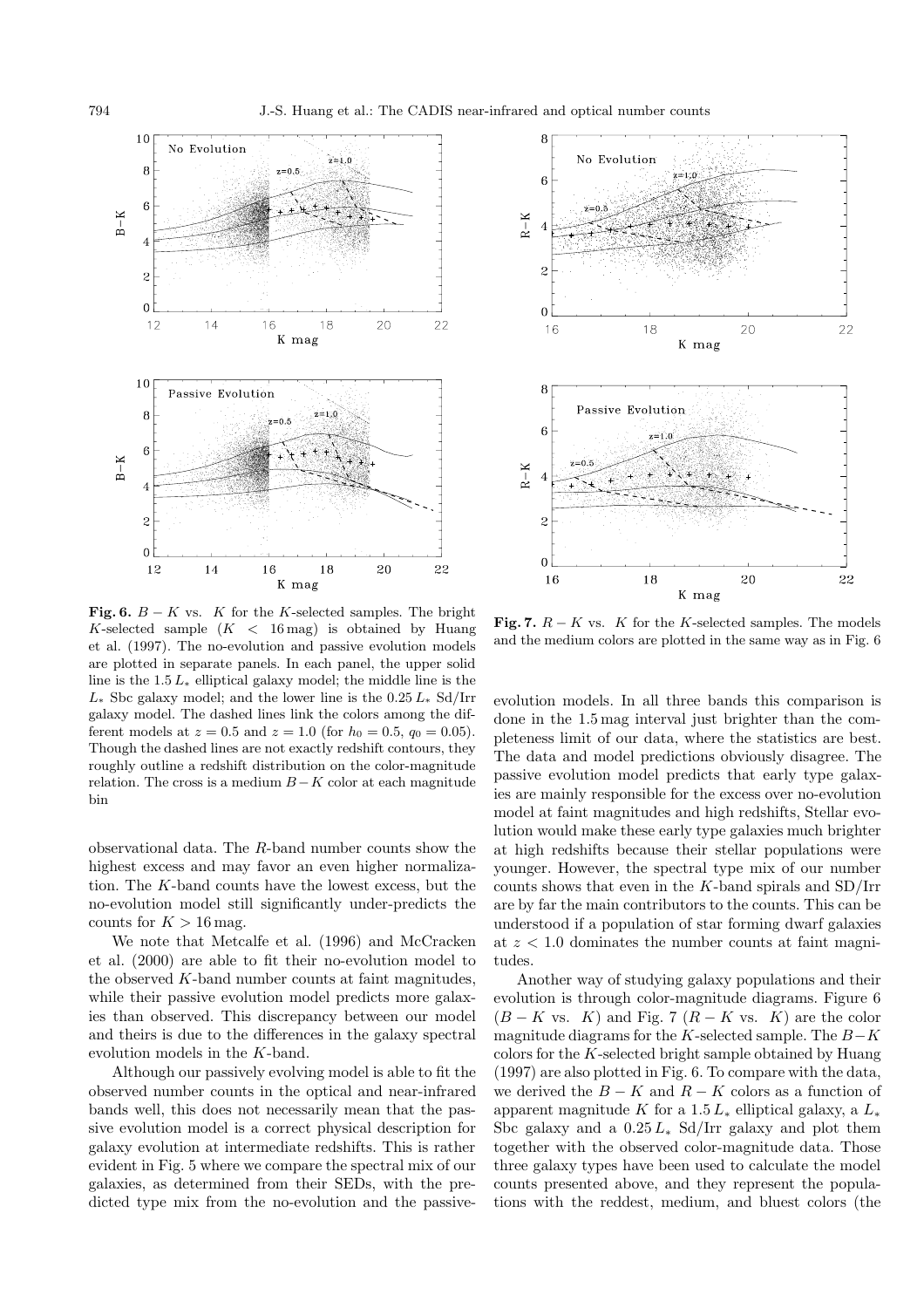**Table 6.** Colors for E/S0, Sbc and Sd/Irr at  $z = 0$ 

|       | E/S0 | Sbc  | Sd/Irr |
|-------|------|------|--------|
| $B-K$ | 4.18 | 3.86 | 3.28   |
| $R-K$ | 2.62 | 2.63 | 2.30   |

 $B - K$  and  $R - K$  colors at  $z = 0$  are given in Table 6). Provided the models accurately represent the color evolution of galaxies, the E and Sd/Irr model colors should bracket the observed distribution of colors and Sbc model colors trace the median of the color distribution. As seen in Fig. 6, the no-evolution and passive evolution models both bracket the  $B - K$  color distribution at bright magnitudes very well, and both predict a break in the  $B - K$  color at  $K \sim 18$  mag. For the bright sample of Huang (1997), there is no significant difference between the no-evolution and passive evolution models. However, at  $K > 18$  mag the non evolving Sd/Irr galaxy model colors are redder than a significant fraction of the observed colors. The passive evolution model predicts much bluer colors for these three types of galaxies at  $K > 18$  mag and gives a better representation of the observed color distribution. The dashed lines in Figs. 6 and 7 link the different models at  $z = 0.5$ and  $z = 1.0$  (for  $h_0 = 0.5$ ,  $q_0 = 0.05$ ). We can see why even the passive evolution model was unable to predict the type mix in Fig. 5: the ellipticals were brighter in the past and thus visible out to higher redshifts  $(z > 1)$ , making a significant contribution to the faint number counts. There are two obvious ways to explain this discrepancy between the observations and the models:

(i) Massive galaxies with high star formation rates at  $z > 1$ appear bluer and are accordingly classified as SED type later than E/S0, even though they will end up as early type galaxies at  $z = 0$ ;

(ii) less massive galaxies do not undergo significant star formation until relatively late times  $(z < 1)$ .

The good statistics from large galaxy samples and the spectral type studies favor the second alternative. However, it will be necessary to compare the model spectral type with the actual morphological Hubble type of the  $K > 18.0$  mag galaxies before this question can be settled.

# **5. Summary**

We derived the  $B$ -,  $R$ - and  $K$ -band number counts in the Calar Alto Deep Imaging Survey. The total coverage for the K-band imaging is about  $0.2 \deg^2$ . The B-band number counts cover the range from  $B = 16.75$  mag to  $B = 24.75 \,\text{mag}$ ; the R-band number counts cover from  $R = 15.75$  mag to  $R = 23.25$  mag; and the K-band number counts cover from  $K = 13.75$  mag to  $K = 19.75$  mag. Our number counts at optical wavelength match the number counts of other surveys very well. Our K-band counts differ from the results of previous surveys by up to 50%. Because of the large area covered by our survey down to  $K = 19.75$  mag, the CADIS number counts in K set a new standard in the range  $17.75 < K < 19.75$  mag, where our survey represents the largest  $K$ -band survey to date. Between  $K < 16.5$  mag and  $K > 17.5$  mag our counts display a break in the logarithmic slope from 0.64 to 0.36, we estimate this break occurs around  $K = 16.7$  mag.

In order to get a first insight in the underlying evolution process we also adopt no-evolution and passive evolution models to fit our optical and near-infrared number counts. We find that both our optical and near-infrared number counts have an excess over the no-evolution model and can be simultaneously well fitted by the passive evolution model. The passive evolution model, however, predicts that the excess of the number counts at faint magnitudes is mainly due to the early type galaxies which were brighter at high redshifts. This is in contradiction to the observed spectral type mix contributions to our counts, which seems to be dominated by spirals and star-forming galaxies down to the faintest limits of our survey.

Thus we conclude that both non-evolving and passive evolution are both in contradiction with our observed number counts and the galaxy type mix at the faint magnitude end of our survey. The most sensible explanation for this finding would be a population at  $z \leq 1.0$  with violent star burst events. These make them very prominent at intermediate redshifts while locally (at  $z \sim 0$ ) they appear at such faint ends of both, the total luminosity and surface brightness range that they are underrepresented in current redshift surveys.

#### **References**

- Abraham, R. G., Tanvir, N. R., Santiago, B. X., et al. 1996, MNRAS, 279, L47
- Arnouts, S., de Lapparent, V., Mathez, G., et al. 1997, A&AS, 124, 163
- Arnouts, S., D'Odorico, S., Cristiani, S., et al. 1999, A&A, 341, 641
- Bershady, M. A., Lowenthal, J. D., & Koo, D. C. 1998, ApJ, 505, 50
- Bertin, E., & Arnouts, S. 1996, A&A, 117, 393
- Bertelli, G., Bressan, A., Chiosi, C., Fagotto, F., & Nasi, E. 1994, A&AS, 106, 275
- Bizenberger, P., McCaughrean, M., Thompson, D., & Birk, C. 1998, SPIE Conference Proceedings, vol. 3354, 109
- Bruzual, G., & Charlot, S. 1993, ApJ, 405, 538
- Casali, M. M., & Hawarden, T. 1992, JCMT UKIRT Newsletter, 4, 33
- Charlot, S. 1996, in From Stars to Galaxies: The Impact of Stellar Physics on Galaxy Evolution, ed. C. Leitherer, U. Fritze-von-Alvensleben, & J. Huchra, ASP Conf. Ser., vol. 98
- Cowie, L. L., Gardner, J. P., Hu, E. M., et al. 1994, ApJ, 434, 114
- Cowie, L. L., Songaila, A., Hu, E. M., & Cohen, J. G. 1996, AJ, 112, 839
- Cowie, L. L., Hu, E. M., Songaila, A., & Egami, E. 1997, ApJ, 481, L9